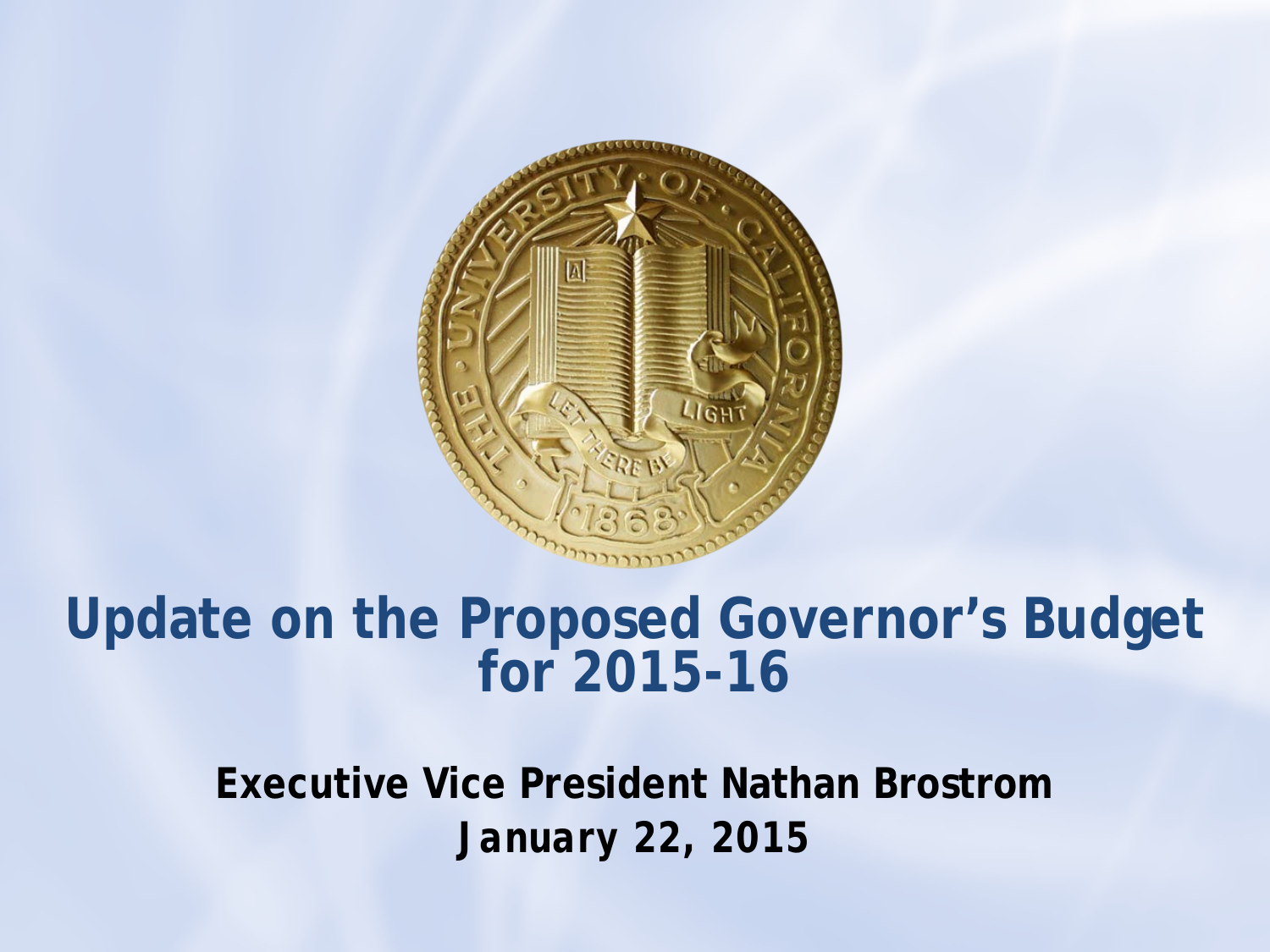

The Governor's Budget Reflects a Strengthening State Economy

> Total State Expenditures \$164.7 billion

- State General Fund \$113.3 billion\*
- Special Funds \$ 45.5 billion
- 

• Bond Funds \$ 5.9 billion

\* Increase of 6.1% over 2014-15 State General Fund budget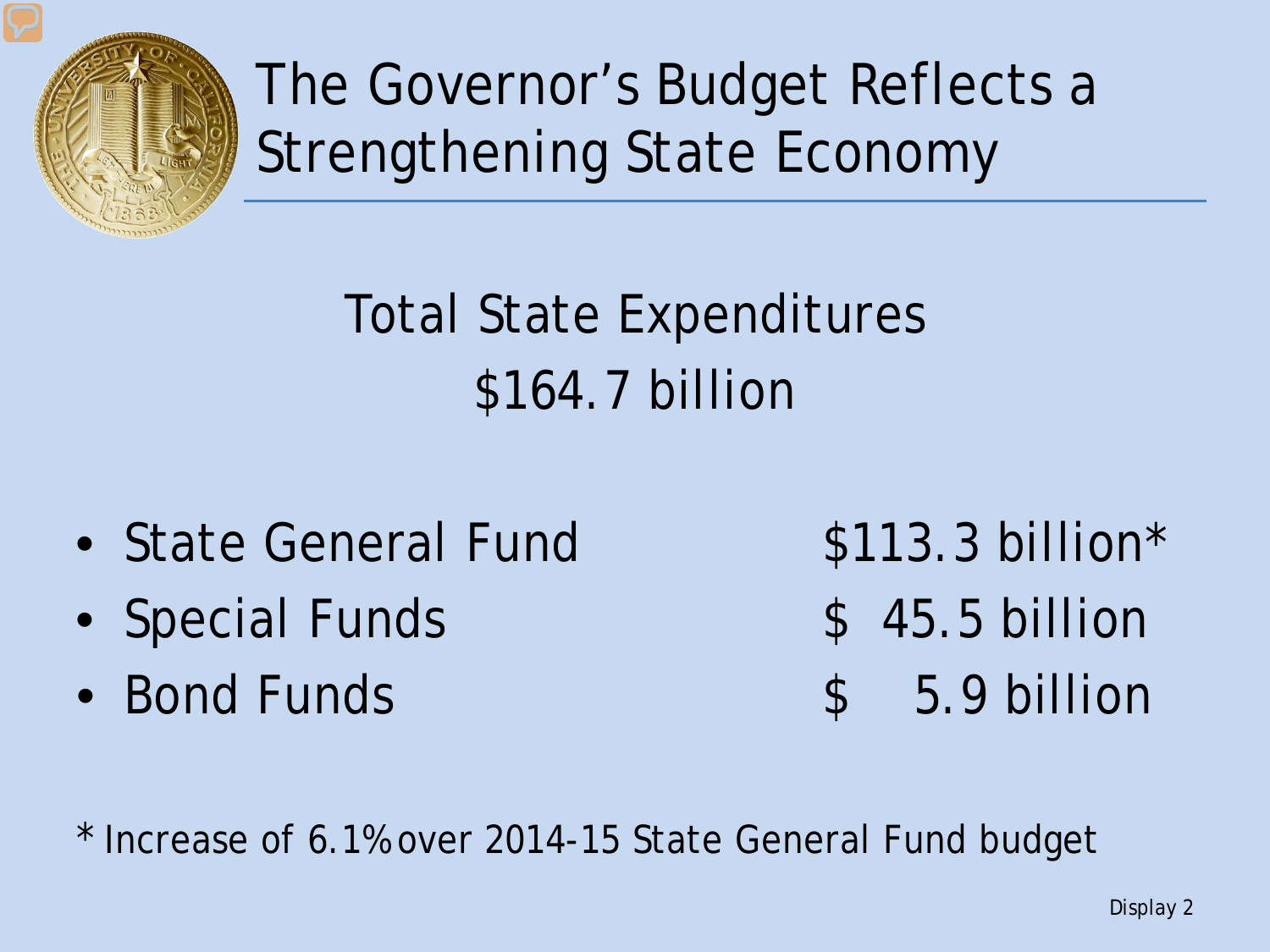

#### Overview of 2015-16 Governor's Budget: General Fund Expenditures by Agency (Dollars in Millions)

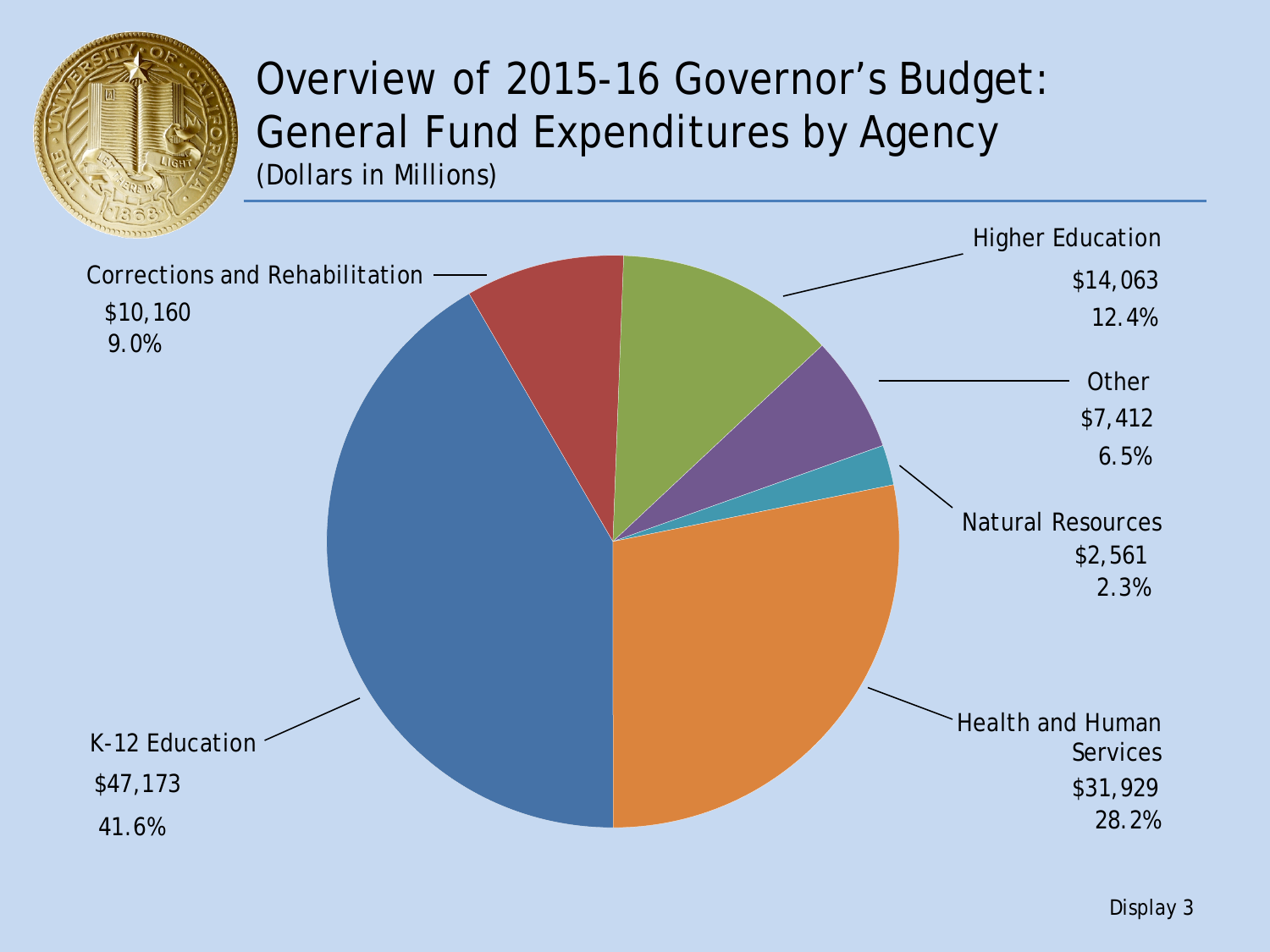

#### Overview of 2015-16 Governor's Budget: Education Funding

Increases in:

- K-12 Education 51.9 billion
- Community Colleges \$600 million
- California State University 5128 million\*
- University of California 5119 million
- Student Aid Commission 5312 million\*\*

- \* Includes funding for debt restructuring
- \*\* Includes funding for Middle Income Scholarship Program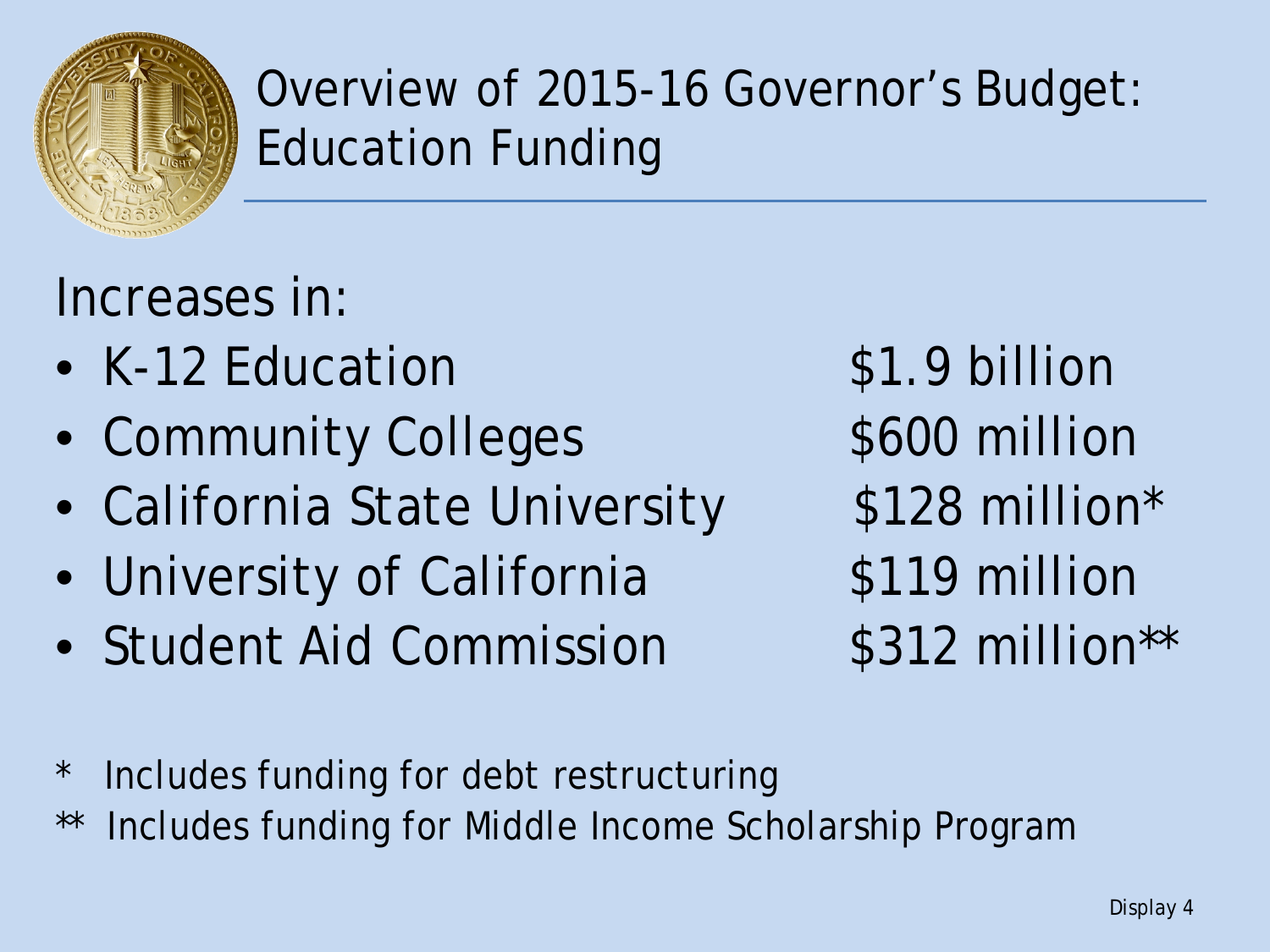

#### Governor's Budget Proposal for UC

- Base budget adjustment of 4%, or \$119.5 million, with funding contingent on:
	- Regental action to ensure no increase in tuition, NRST, or PDST
	- Nonresident enrollment remains at 2014-15 levels
	- Concrete actions in response to recommendations coming out of advisory committee
- Submittal of sustainability plan in November 2015
- \$25 million in one-time deferred maintenance funding, not dependent on achieving any level of funding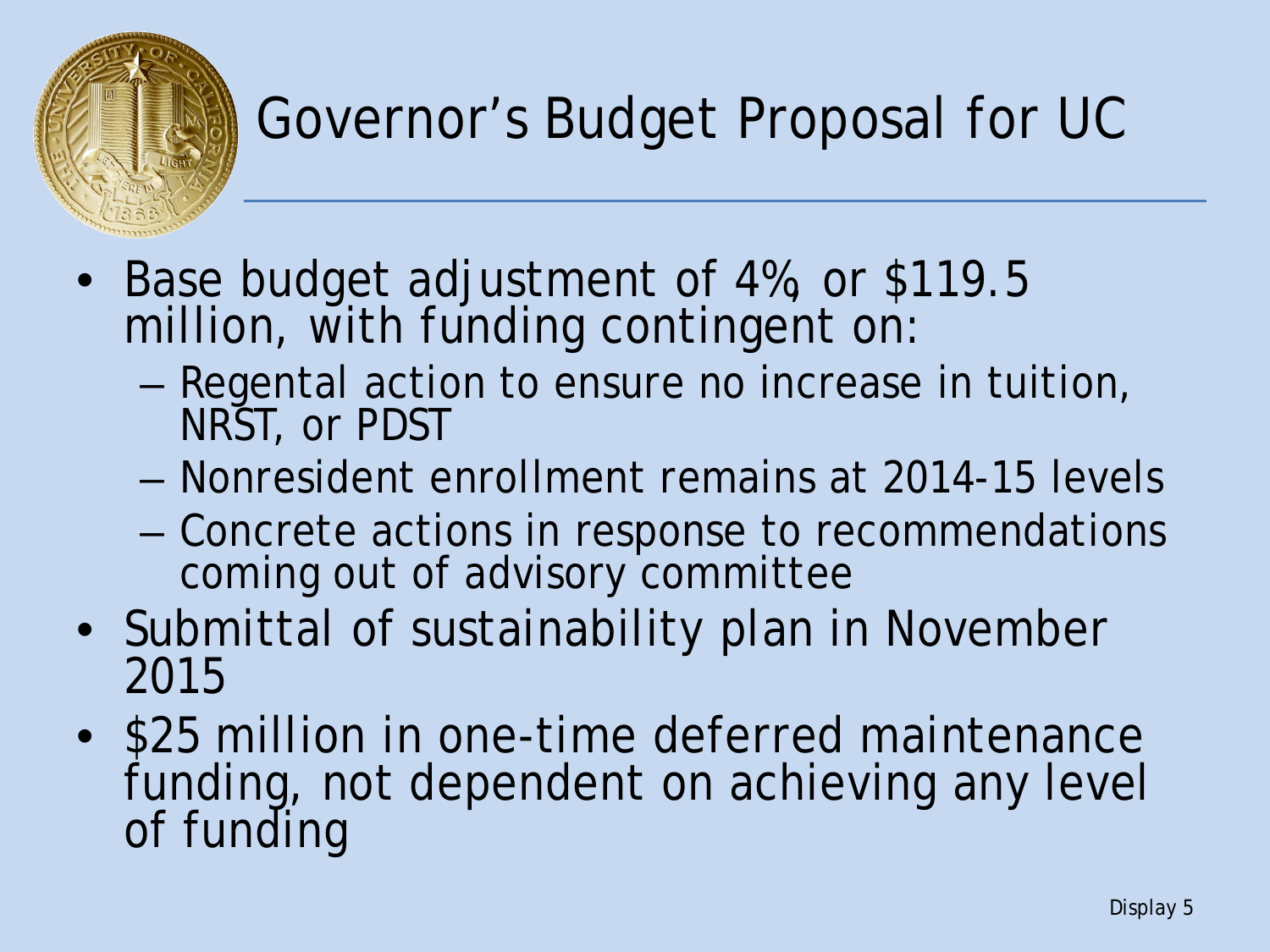

#### Governor's Budget Proposal Does Not Cover UC's 2015-16 Mandatory Costs

- The Governor's Budget proposal would effectively limit UC core funding to the equivalent of a 1.7% increase
- Half of UC's budget has no identified source of funds to support mandatory and high priority cost increases
- After years of severe budget cuts, the Governor's budget proposal will require UC campuses to make further cuts in order to meet basic obligations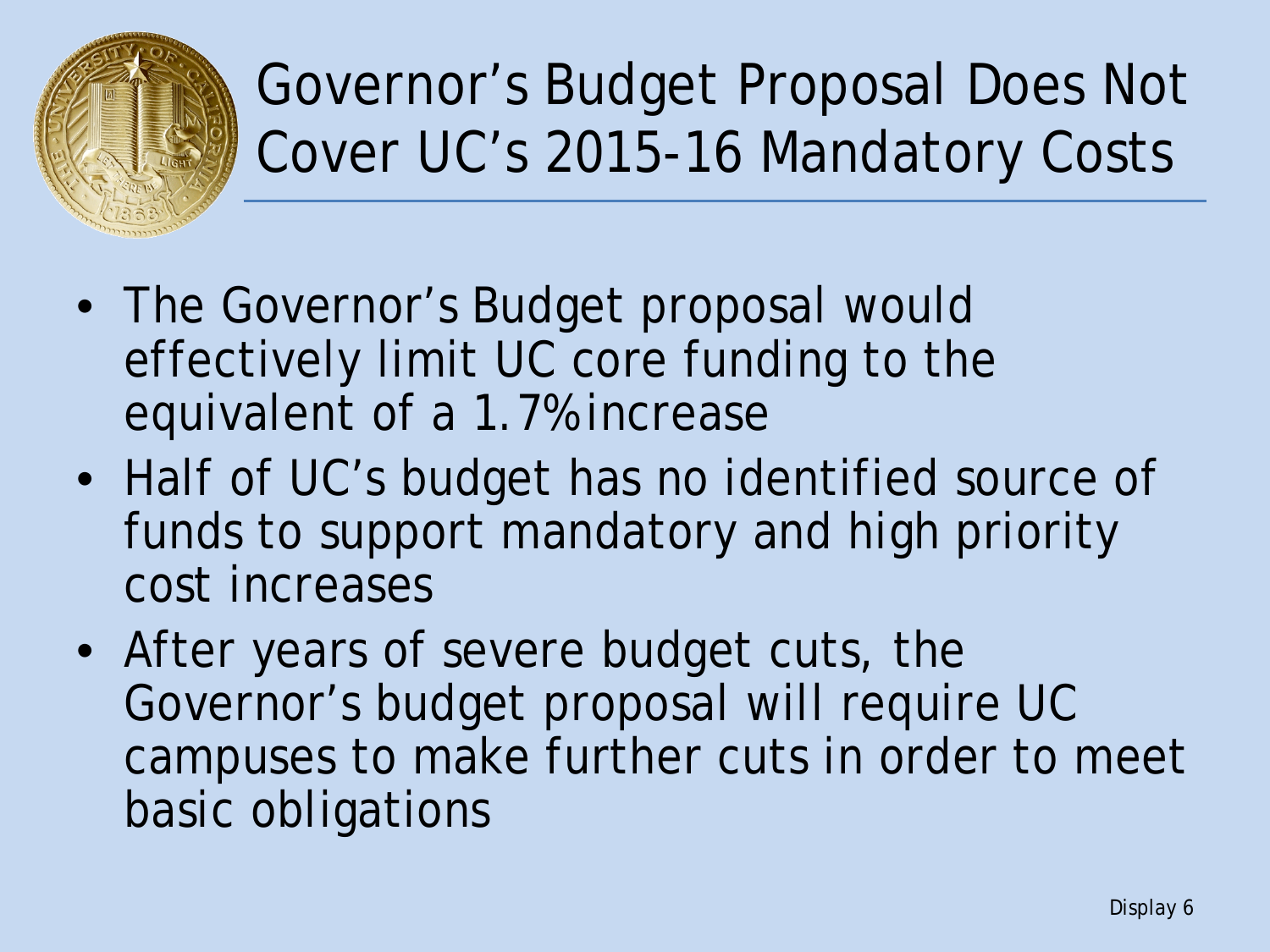

### UC's 2015-16 Budget Plan Revenue Assumptions - \$459 million

- State funding \$119.5 million
- Tuition and fees \$127.9 million
- 
- Tuition for financial aid \$72.9 million
- UC General Funds (NRST) \$50.0 million
- Alternative Revenues \$80.0 million

- 
- PDSTs \$8.7 million
	-
	- \$459.0 million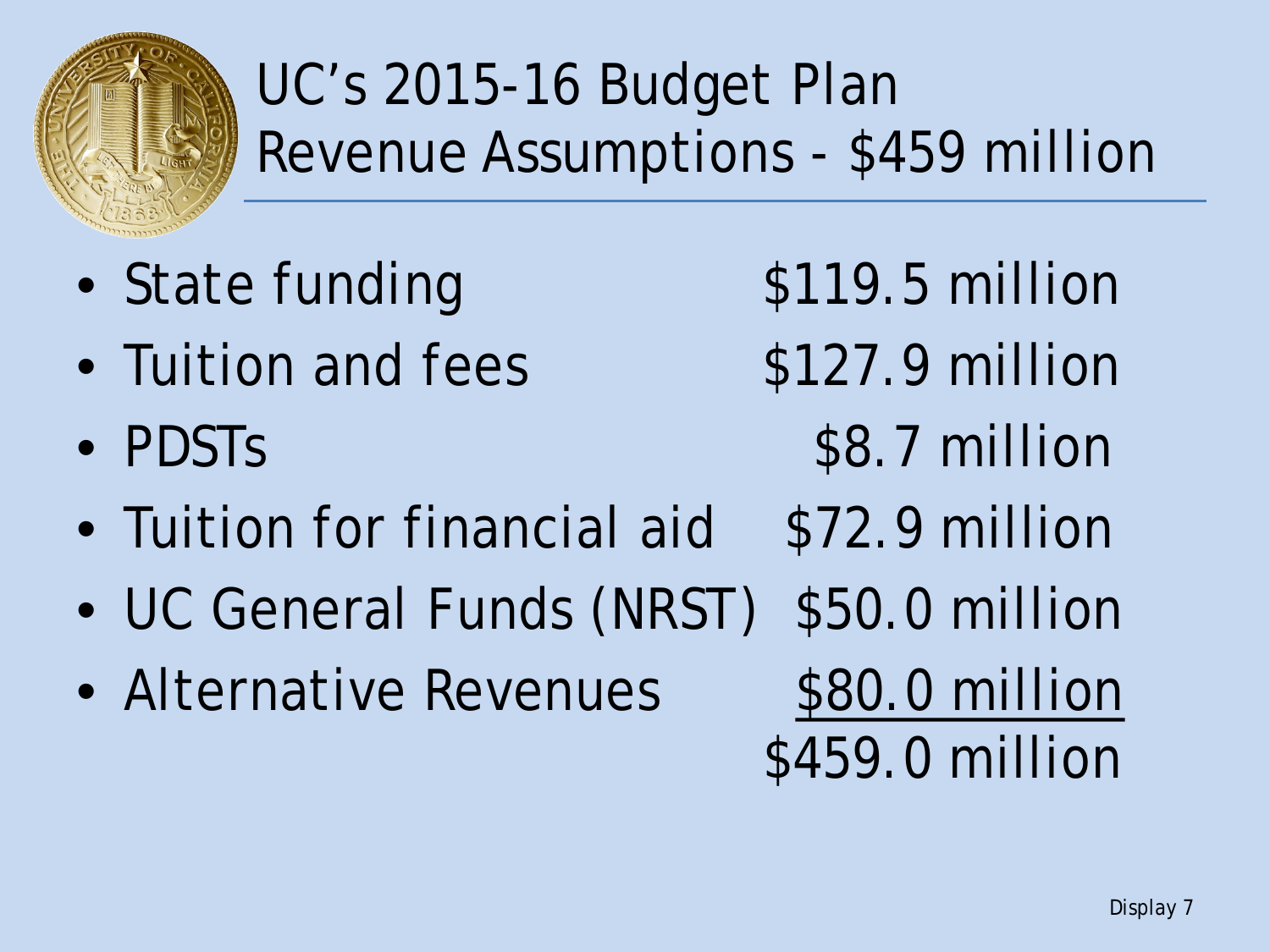

## UC's 2015-16 Budget Plan Expenditure Assumptions - \$459 million

- Mandatory Costs \$125.4 million
- High Priority Costs \$178.7 million
- Academic Quality 5 60.0 million
- CA Enrollment Growth \$ 22.0 million
- Financial Aid  $$ 72.9$  million

- 
- 
- 
- 

\$459.0 million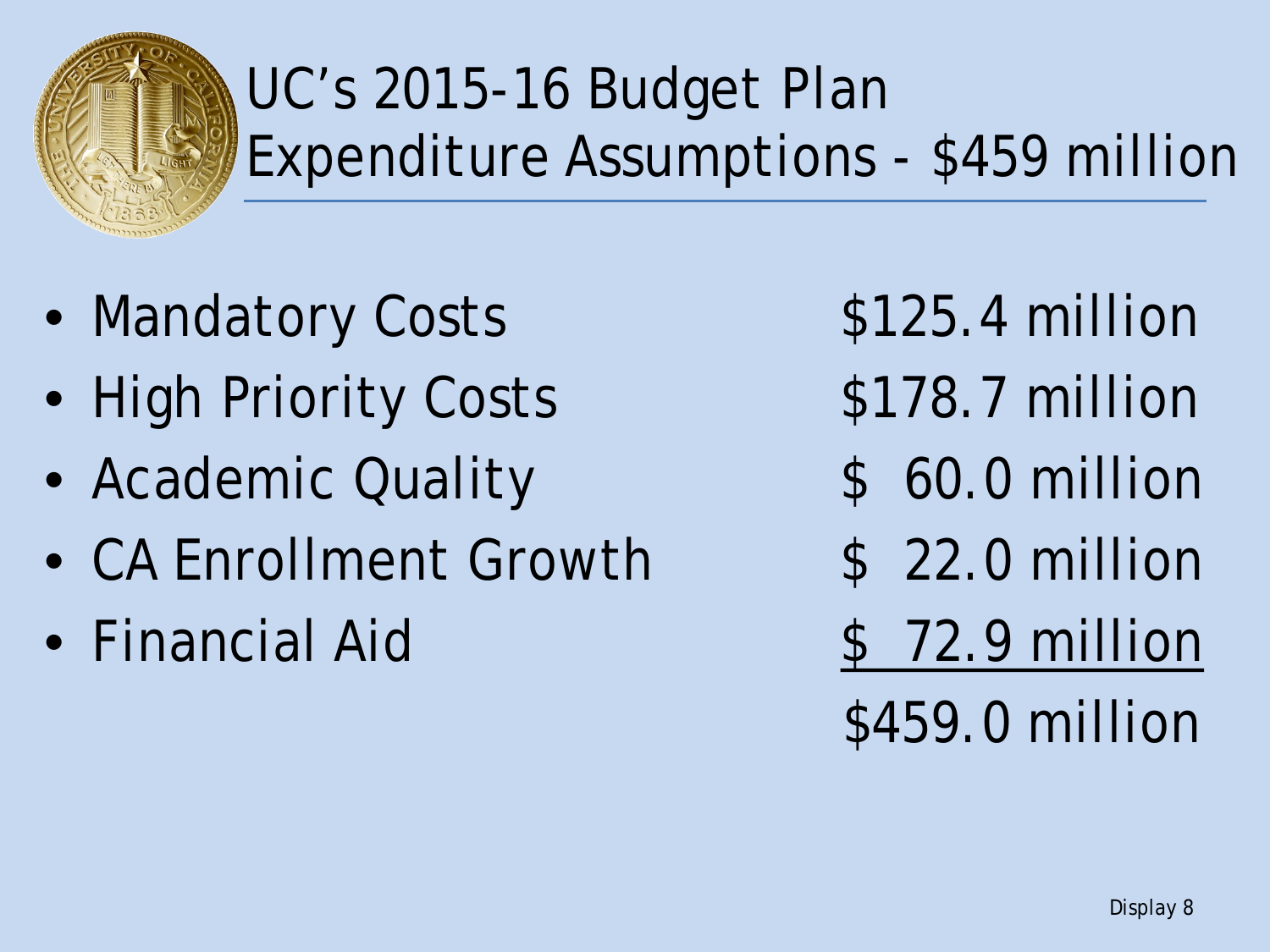

#### Current Legislative Proposals: SB 15 (Block/de Leon)

- Would provide \$340 million to UC and CSU in 2015-16
- UC's share would be \$125 million
	- \$82 million from our own NRST increase, and
	- \$43 million from repurposed MCSP funding and increased State General Funds
- Holds tuition and PDSTs at current levels
- Raises NRST by \$4,000 (17.5%)
- Calls for 5,000 new resident undergraduates in 2015-16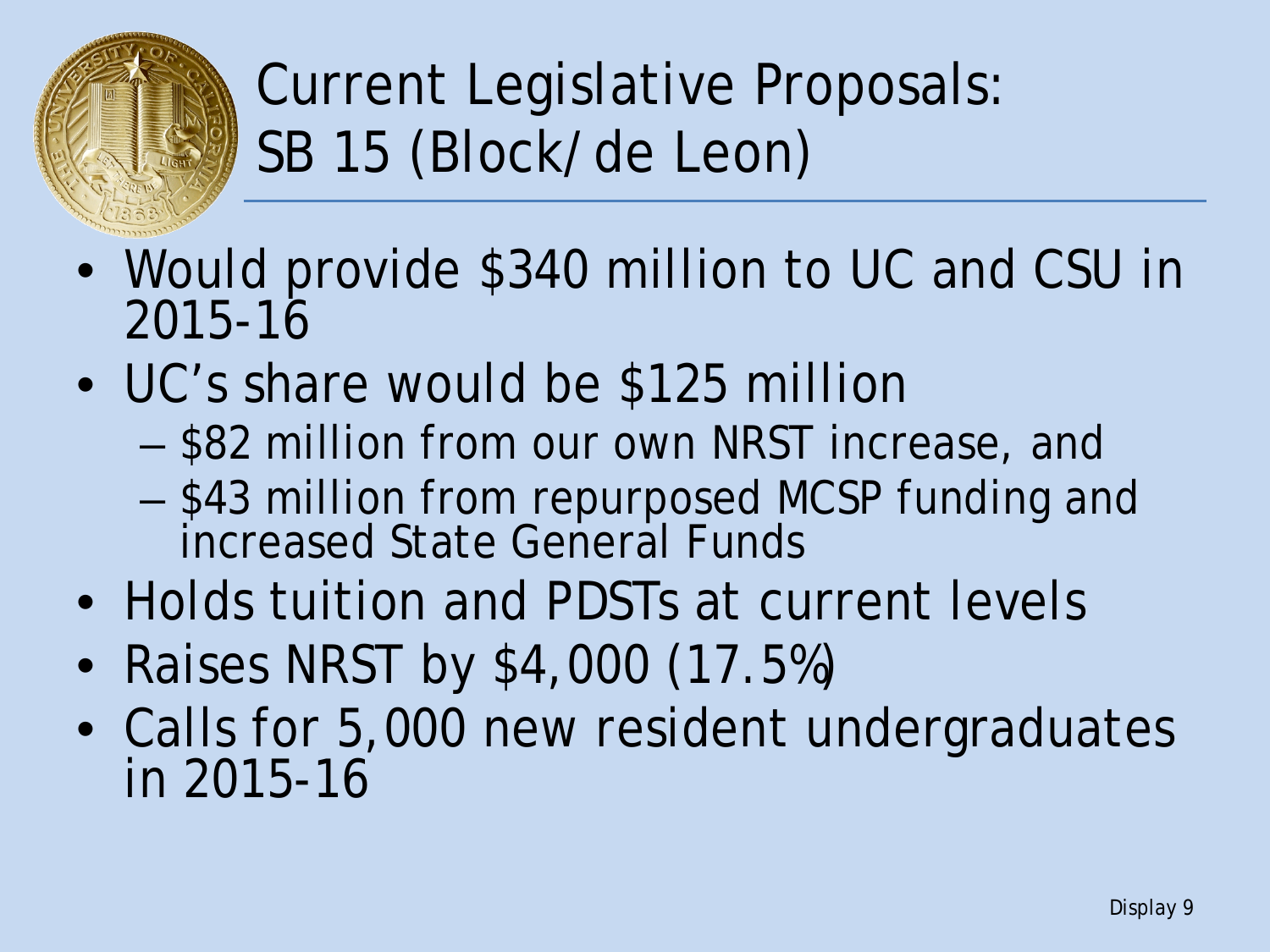

#### Current Legislative Proposals: SB 15 (Block/de Leon)

- Targets:
	- \$50 million for new enrollment (none for currently unfunded students)
	- \$25 million for additional class offerings and
	- \$50 million for increasing student services aimed at improving timely graduation rates
- Eliminates the Middle Class Scholarship Program
	- UC's middle class families would lose \$100 million by 2017-18 when MCSP would be fully phased in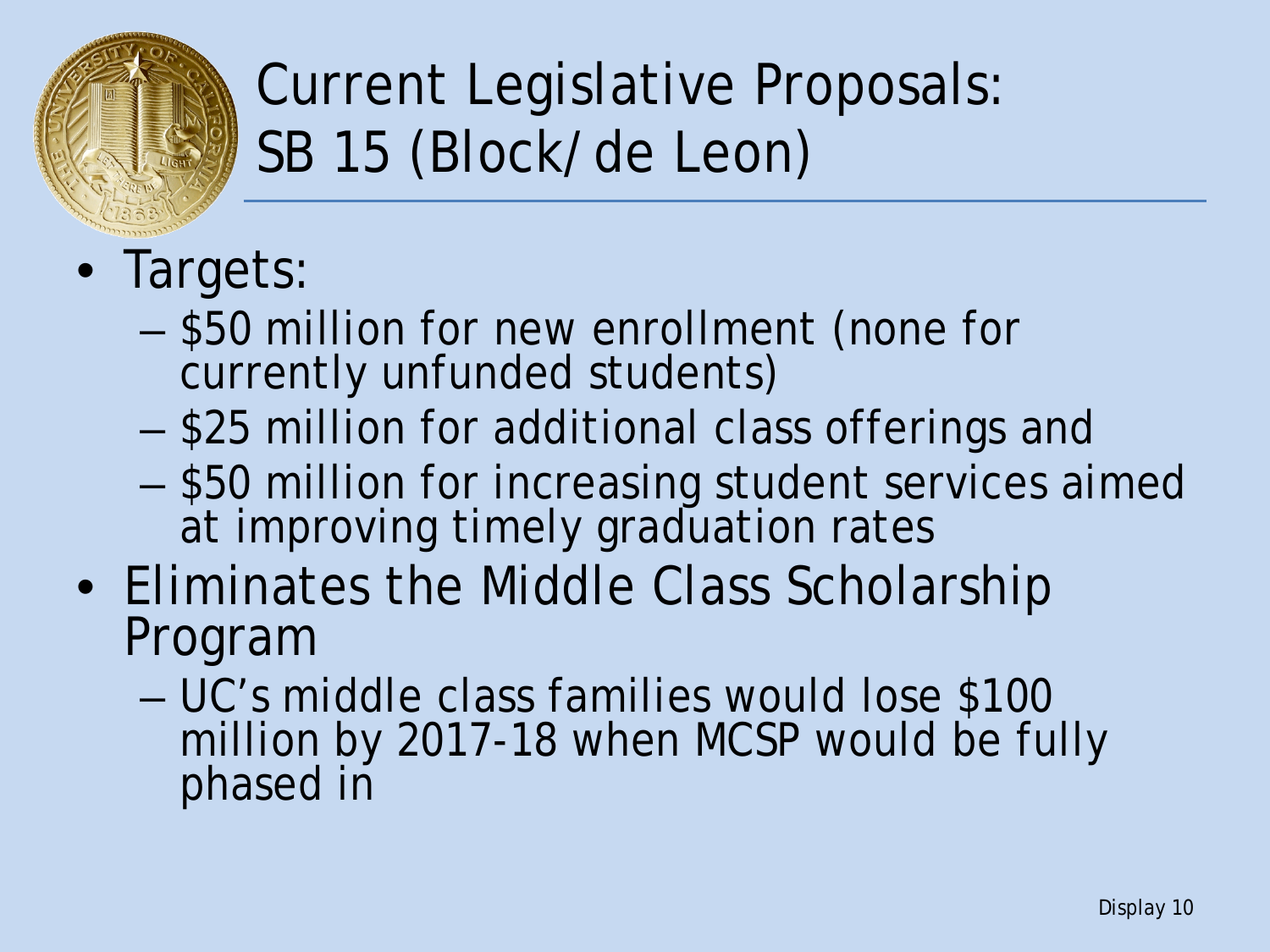

#### Current Legislative Proposals: Speaker Atkins' Plan

- Holds tuition at current levels
- Increases NRST by \$5,000 (about 22%) in 2015-16
- Provides \$50 million of State funding above 4% base budget adjustment proposed in Governor's plan
- Increases California enrollment by 2,000 a year (10,000 over 5 years), with growth at all campuses
- New funding to be used for enrollment growth and to expand student services to reduce time to graduation
- Caps nonresident enrollment at 2014-15 levels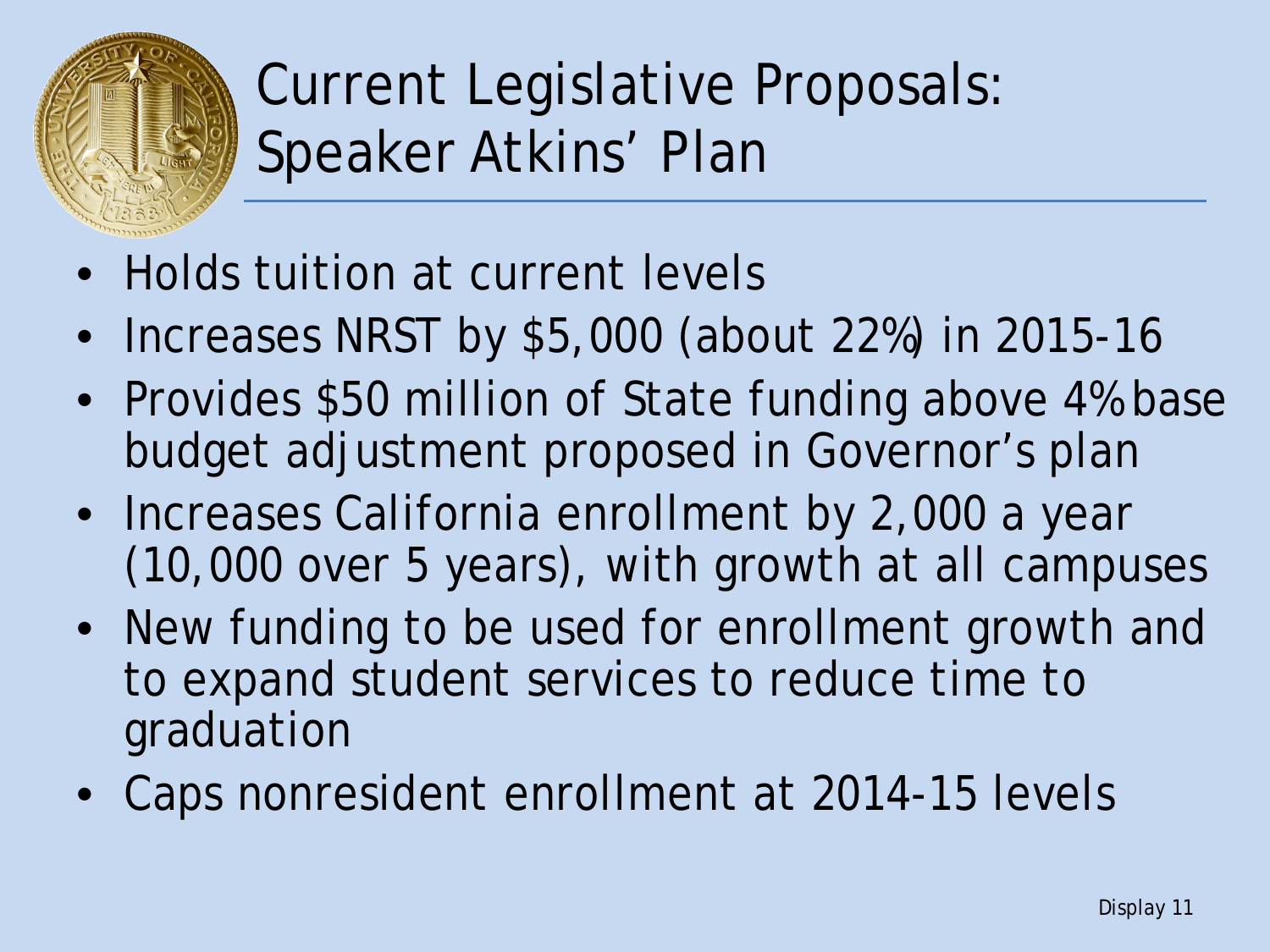

#### Current Legislative Proposals: Speaker Atkins' Plan

- Proposes pension reforms for new UC employees contained in the Public Employees' Pension Reform Act of 2013
- Proposes increases in amount of teaching required of faculty and limits increases in executive compensation
- Increases Cal Grants to lessen the financial burden of higher education on lower income families
- Accelerates implementation of the Middle Class Scholarship Program to cut fees for middle income families by more than 20% in 2015-16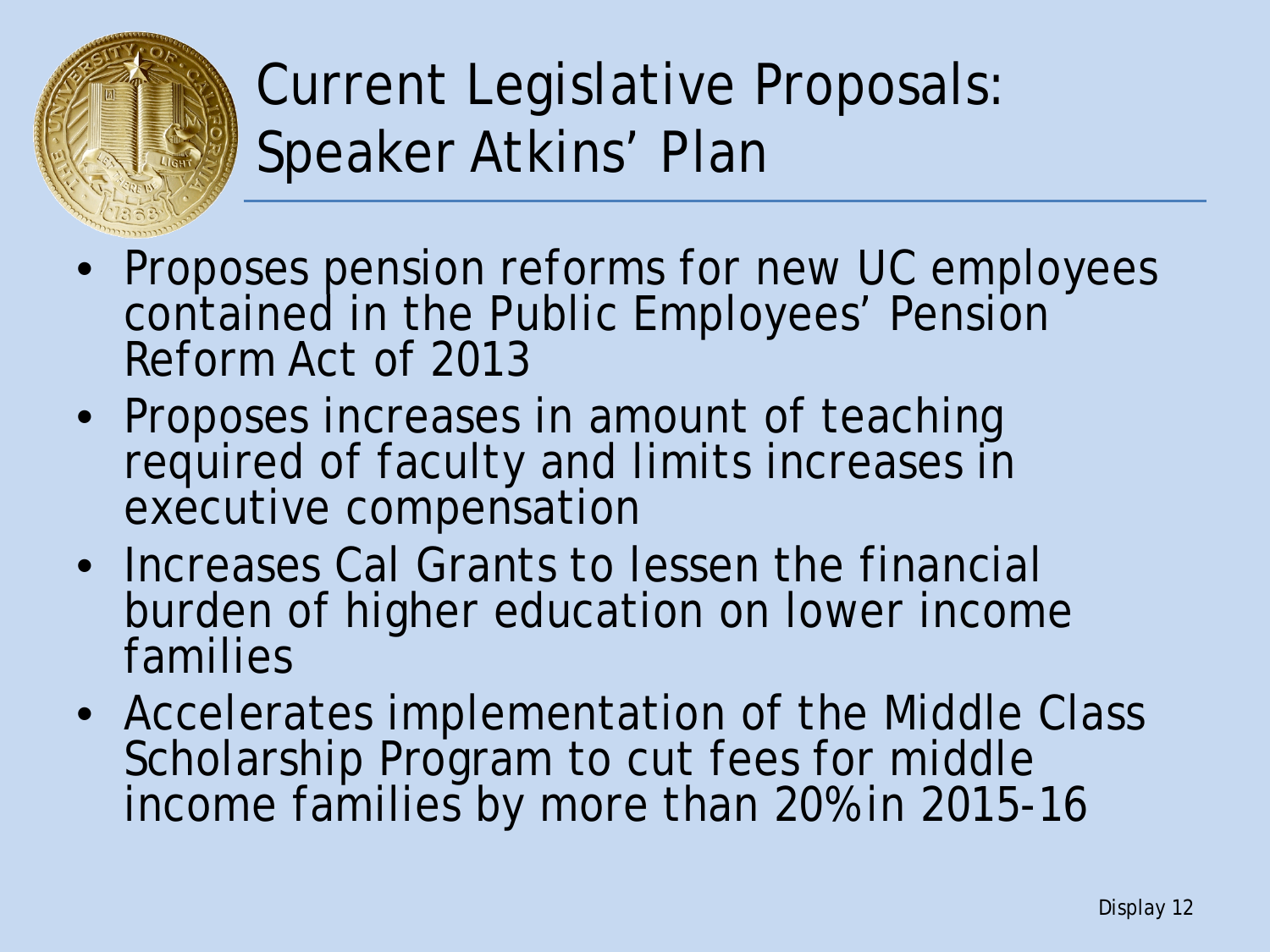

#### Other Opportunities: Proposition 39 and AB 32

- Proposition 39 Possible allocation of funds for energy efficiency programs
- AB 32 Cap and Trade Revenues
	- State auction revenue will likely be significantly higher than what is in the Governor's budget – \$2 billion versus \$1 billion
	- 40 percent of funds will be distributed through legislative appropriations
	- UC's climate neutrality initiative proposes programs with goals similar to programs receiving funds in 2014-15 under AB 32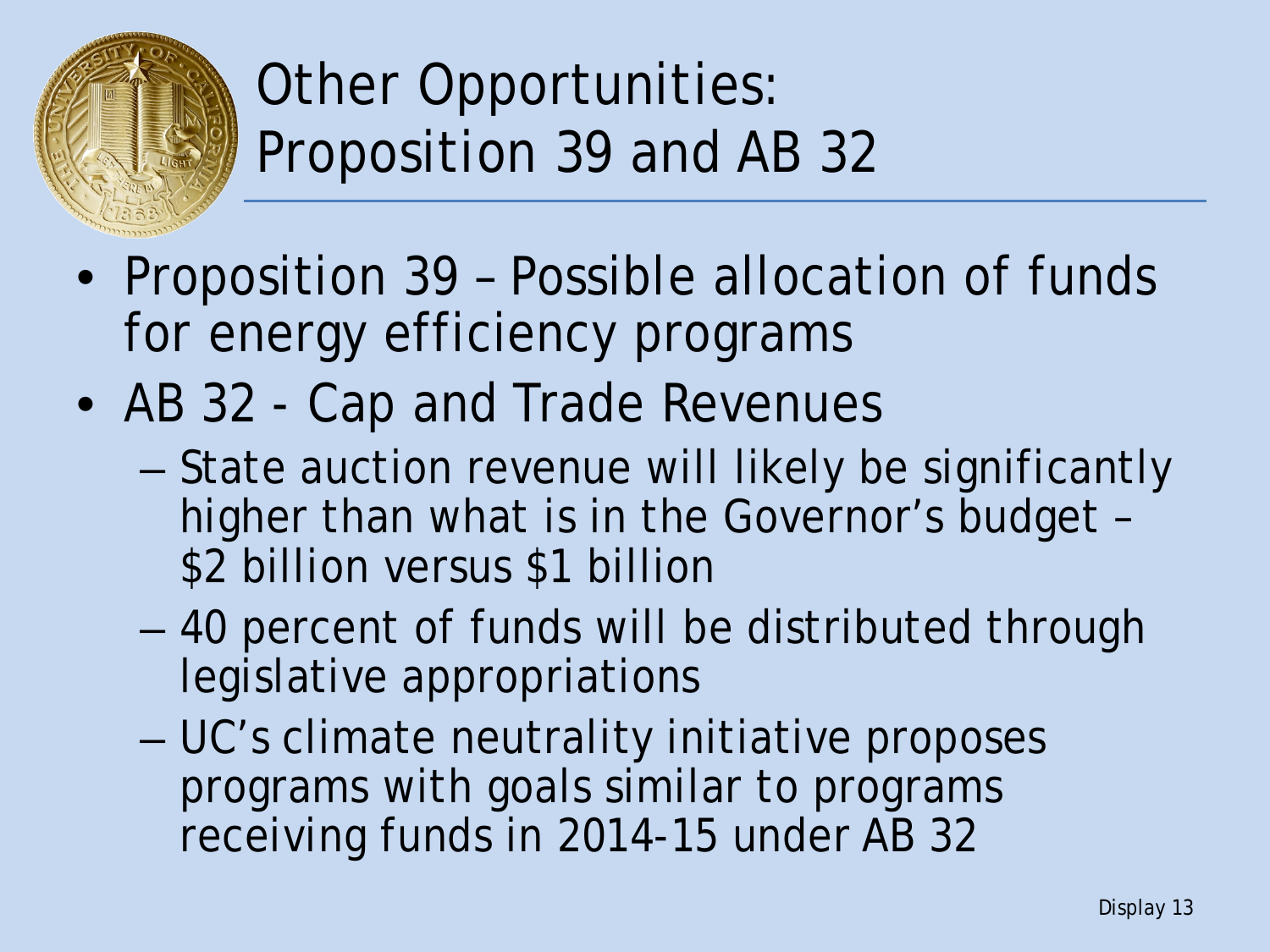

#### Other Opportunities: Proposition 2

- Augments State's Rainy Day Fund – Will end budget year at \$2.8 billion
- Pays back previous borrowings and unfunded liabilities
	- Loans from Special Funds
	- Settling up Prop 98 requirements
- UC liabilities UCRP and retiree health are listed as liabilities but receive no funding